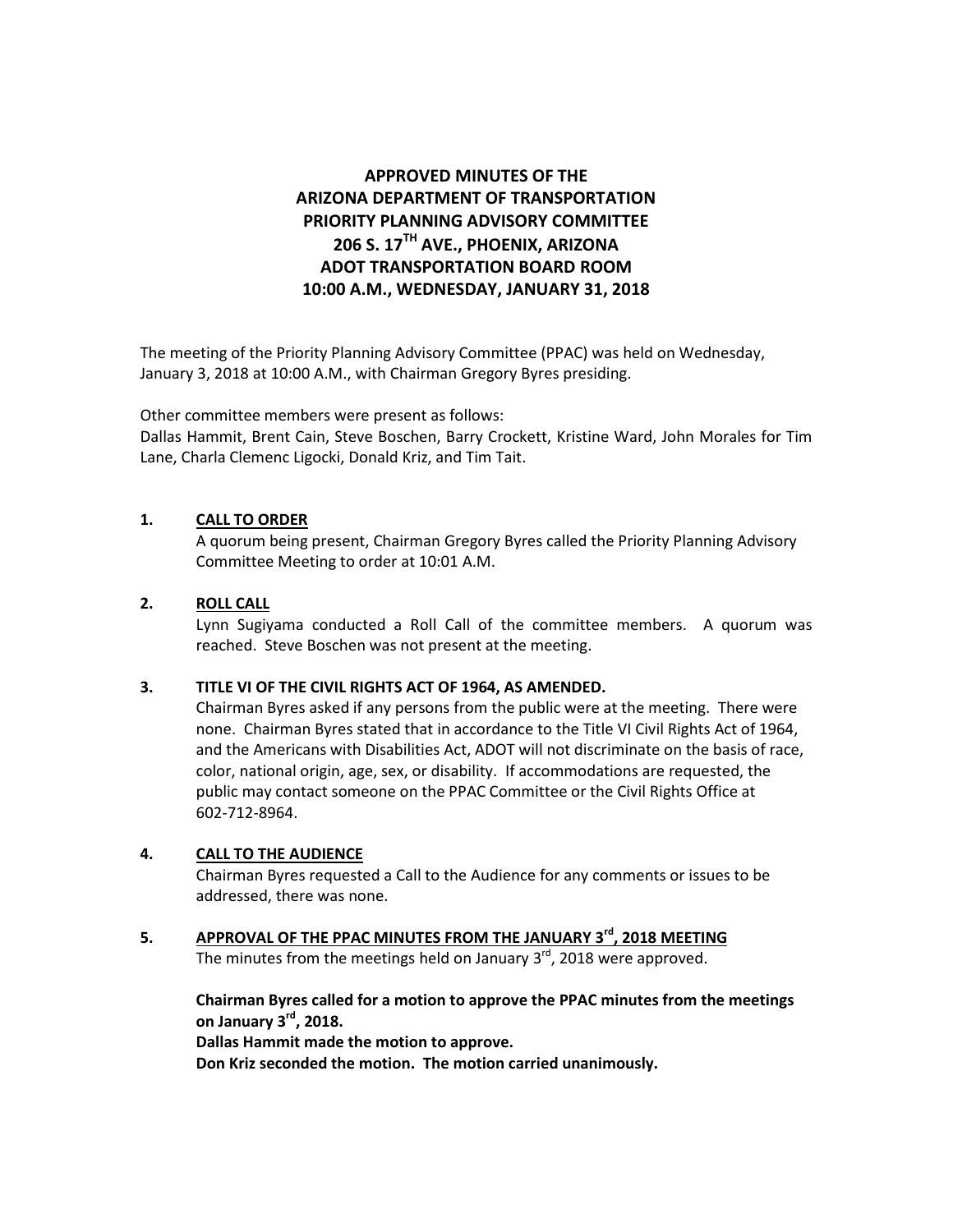## **5. PROGRAM MONITORING REPORT**

Report was distributed to the committee. No comments were made on the report.

# **Kristine Ward presented the financial plan for Item 7a. Bret Anderson presented the Tentative FY 2019-2023 Five Year Transportation Facilities Construction Program for Items 7b through 7e.**

7. Approval of the Tentative FY 2019 – 2023 Five Year Transportation Facilities Construction Program Discussion and Possible Action

(Materials to be provided)

- a. Summary of the Program
- b. FY 2019-2023 Statewide Highway Construction Program Recommendations (Excluding PAG and MAG)
- c. FY 2019-2023 PAG Regional Transportation Plan Highway Program Recommendations
- d. FY 2019-2023 MAG Regional Transportation Plan / Freeway Program Recommendations
- e. FY 2019-2023 Airport Development Program Recommendations

**Kristine Ward discussed the financial update and the new fifth year program numbers for the Tentative FY 2019-2023 Five Year Transportation Facilities Construction Program.** 

**Bret Anderson presented the projects that are entered into the Tentative FY 2019-2023 Five Year Transportation Facilities Construction Program.** 

**Chairman Byres called for a motion to approve the Tentative FY 2019-2023 Five Year Transportation Facilities Construction Program for Items 7a through 7e. Dallas Hammit made the motion to approve. Clem Ligocki seconded the motion. The motion carried unanimously.** 

**The Tentative FY 2019-2023 Five Year Transportation Facilities Construction Program will be presented at three public hearings in Sahuarita, Flagstaff, and Phoenix. It will go for final approval at the State Transportation Board Meeting on June 15, 2018.** 

**Kristine Ward left the meeting at 10:24am. Patrick Stone replaced Kristine Ward as a voting member on the PPAC Committee.**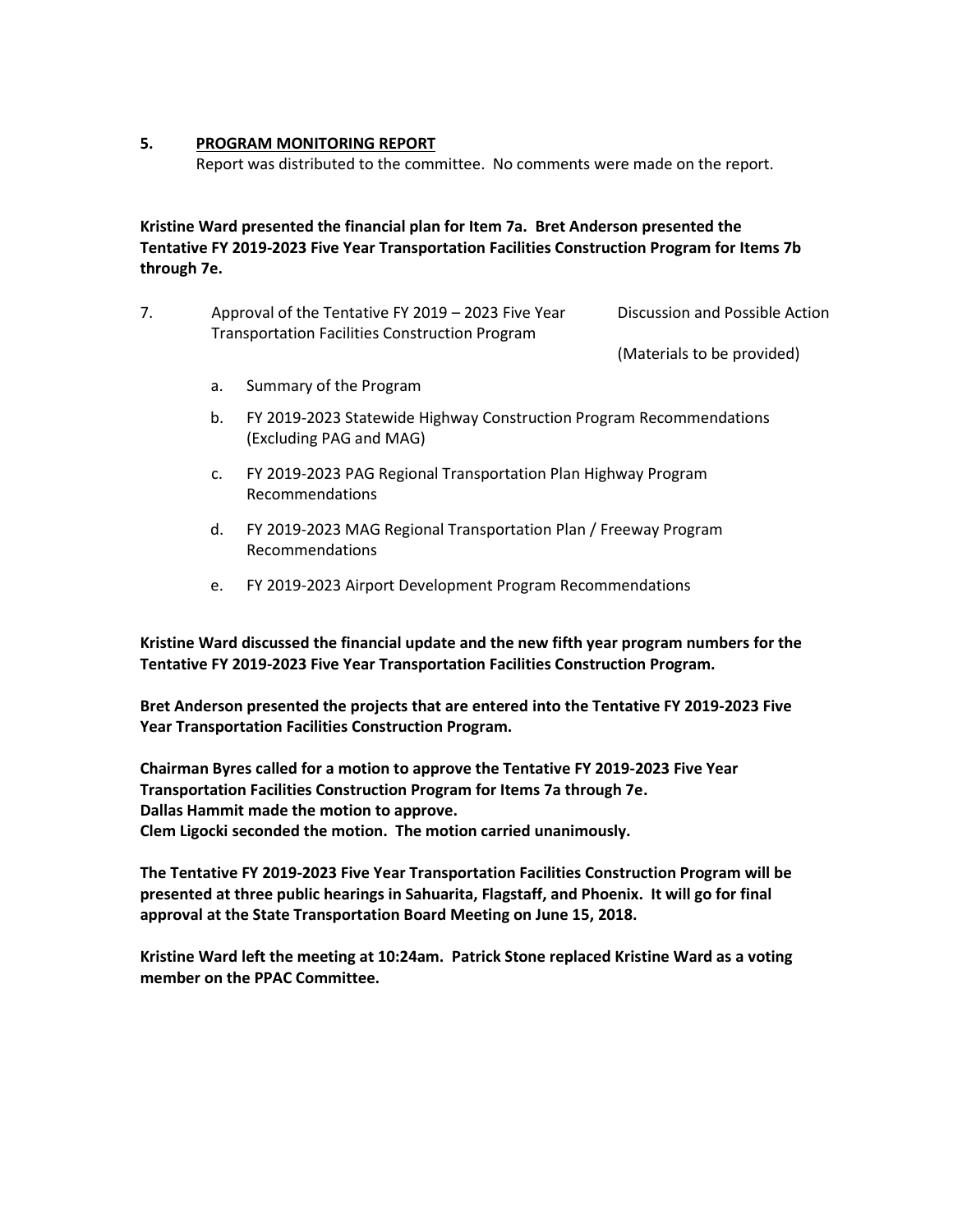FY 2018 – 2022 Transportation Facilities Construction Program – Project Modifications Discussion and Possible Action

## **Lynn Sugiyama presented Item 8a.**

| 8-a. | ROUTE NO:                  | I-17 @ MP 212.0                                 | Page |
|------|----------------------------|-------------------------------------------------|------|
|      | COUNTY:                    | Maricopa                                        |      |
|      | DISTRICT:                  | Central                                         |      |
|      | SCHEDULE:                  | FY 2018                                         |      |
|      | SECTION:                   | Bell Rd TI                                      |      |
|      | TYPE OF WORK:              | Predesign - Preliminary Engineering             |      |
|      | PROGRAM AMOUNT:            | \$4,750,000                                     |      |
|      | <b>PROJECT MANAGER:</b>    | Lynn Sugiyama                                   |      |
|      | PROJECT:                   | 01L, ADOT TIP 9154                              |      |
|      | <b>REQUESTED ACTION:</b>   | Defer the predesign project to a future year in |      |
|      |                            | the Highway Construction Program. Transfer      |      |
|      |                            | funds in the amount of \$4,750,000 to the FY    |      |
|      |                            | 2018 MAG Regionwide Regional Transportation     |      |
|      |                            | Plan Contingency Fund #49918. Project           |      |
|      |                            | deferral was approved by the MAG Regional       |      |
|      |                            | Council on September 27, 2017.                  |      |
|      | <b>NEW PROGRAM AMOUNT:</b> |                                                 | \$0  |
|      |                            |                                                 |      |

**Chairman Byres called for a motion to approve Item 8-a. Patrick Stone made the motion to approve. Donald Kriz seconded the motion. The motion carried unanimously.** 

**Bharat Kandel presented Item 8b.** 

| 8-b. |                            | ROUTE NO: SR 86 @ MP 120.2                       | Page        |
|------|----------------------------|--------------------------------------------------|-------------|
|      | COUNTY:                    | Pima                                             |             |
|      | DISTRICT:                  | Southcentral                                     |             |
|      | SCHEDULE:                  | FY 2018                                          |             |
|      | SECTION:                   | Fresnal - MP 123.9                               |             |
|      | TYPE OF WORK:              | Design to Widen Shoulders and Culvert Extentions |             |
|      | PROGRAM AMOUNT:            | \$1,800,000                                      |             |
|      | <b>PROJECT MANAGER:</b>    | <b>Bharat Kandel</b>                             |             |
|      | PROJECT:                   | H846901D, ADOT TIP 10418                         |             |
|      | <b>REQUESTED ACTION:</b>   | Increase the design by \$395,000 to \$2,195,000  |             |
|      |                            | in the Highway Construction Program. Funds       |             |
|      |                            | are available from the FY 2018 Statewide         |             |
|      |                            | Contingency Fund #72318. PAG TIP is #47.06       |             |
|      | <b>NEW PROGRAM AMOUNT:</b> |                                                  | \$2,195,000 |
|      |                            |                                                  |             |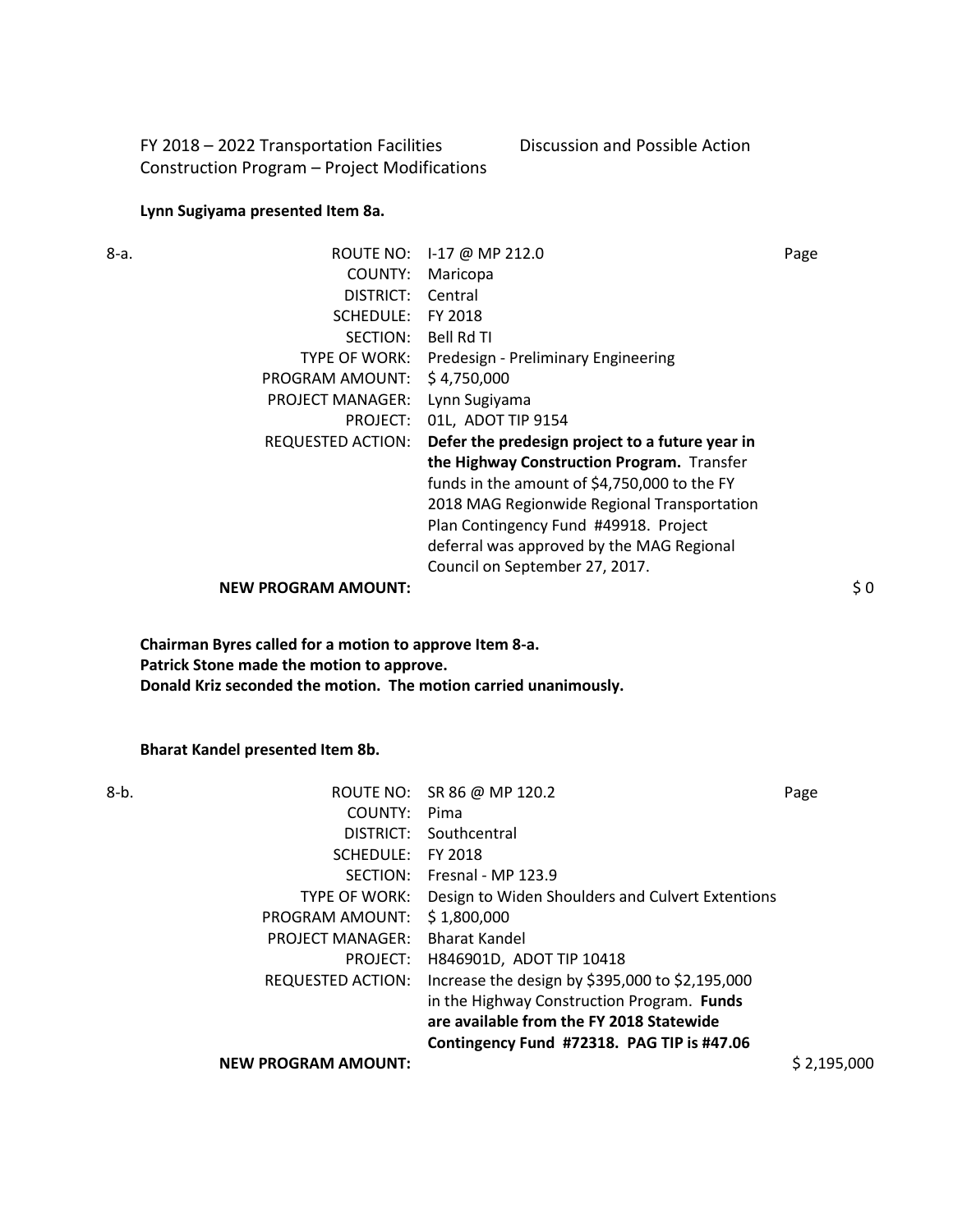**Chairman Byres called for a motion to approve Item 8-b. Brent Cain made the motion to approve. Donald Kriz seconded the motion. The motion carried unanimously.** 

**Discussion followed. This project was approved in the PAG Administrative Adjustment on February 21, 2018. The additional funds of \$395,000 should come from PAG 2.6% funds. However, PAG does not have this funding, the funds will come from the FY 2018 Non-Federal Contingency Fund #79918.** 

### **Adam McGuire presented Item 8c.**

|                   | e v        |
|-------------------|------------|
| I<br>×<br>۰,<br>× | I<br>×<br> |

| 8-с. |                            | ROUTE NO: US 93 @ MP 116.0                    | Page        |
|------|----------------------------|-----------------------------------------------|-------------|
|      | COUNTY:                    | Mohave                                        |             |
|      | DISTRICT:                  | <b>Northwest</b>                              |             |
|      | SCHEDULE:                  | FY 2018                                       |             |
|      | SECTION:                   | Carrow – Stephens                             |             |
|      | <b>TYPE OF WORK:</b>       | Construct 4-Lane Divided Highway              |             |
|      | PROGRAM AMOUNT:            | \$2,415,000                                   |             |
|      | <b>PROJECT MANAGER:</b>    | Adam McGuire                                  |             |
|      | PROJECT:                   | H823201D, Item #10413, ADOT TIP 3752          |             |
|      | REQUESTED ACTION:          | Increase the design project by \$245,000 to   |             |
|      |                            | \$2,660,000 in the Highway Construction       |             |
|      |                            | Program. Funds are available from the FY 2018 |             |
|      |                            | Engineering Support Fund #70018.              |             |
|      | <b>NEW PROGRAM AMOUNT:</b> |                                               | \$2,660,000 |

**Chairman Byres called for a motion to approve Item 8-c. Dallas Hammit made the motion to approve. Barry Crockett seconded the motion. The motion carried unanimously.**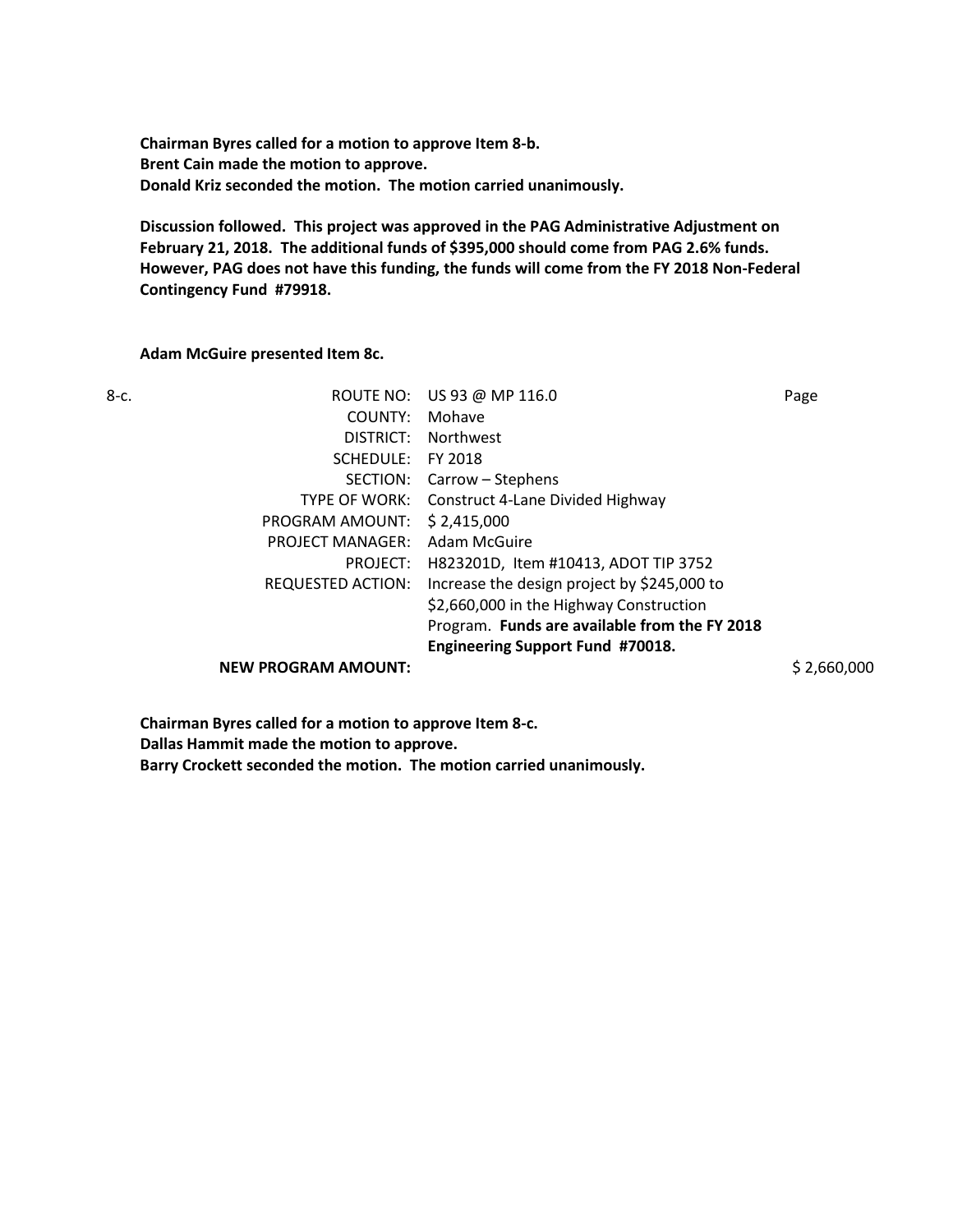# **Craig Regulski presented Item 8d.**

| 8-d. | COUNTY:<br>SCHEDULE: FY 2018<br>PROGRAM AMOUNT: \$722,000<br>PROJECT MANAGER: Gary Sun<br><b>BID ADVERTISEMENT:</b> | ROUTE NO: SR 89A @ MP 402.8<br>Coconino<br>DISTRICT: Northcentral<br>SECTION: Jct SR 89A / Plaza Way (Flagstaff)<br>TYPE OF WORK: Construct Right Turn Lane<br>PROJECT: H839901C, Item #16614, ADOT TIP 3423<br>March 2, 2018<br>REQUESTED ACTION: Increase the construction project by \$147,000<br>to \$869,000 in the Highway Construction<br>Program. Funds are available from the FY 2018 | Page        |
|------|---------------------------------------------------------------------------------------------------------------------|------------------------------------------------------------------------------------------------------------------------------------------------------------------------------------------------------------------------------------------------------------------------------------------------------------------------------------------------------------------------------------------------|-------------|
|      | <b>Engineering Support Fund #70018.</b><br>FY 2018 Local Funding - City of Flagstaff                                |                                                                                                                                                                                                                                                                                                                                                                                                | \$48,000    |
|      | FY 2018 Local Funding - Flagstaff Metropolitan Planning Organization                                                |                                                                                                                                                                                                                                                                                                                                                                                                | \$99,000    |
|      | <b>NEW PROGRAM AMOUNT:</b>                                                                                          |                                                                                                                                                                                                                                                                                                                                                                                                | \$869,000   |
|      | Chairman Byres called for a motion to approve Item 8-d.<br>Patrick Stone made the motion to approve.                |                                                                                                                                                                                                                                                                                                                                                                                                |             |
|      | Clem Ligocki seconded the motion. The motion carried unanimously.                                                   |                                                                                                                                                                                                                                                                                                                                                                                                |             |
|      | Adrian Leon presented Item 8e.                                                                                      |                                                                                                                                                                                                                                                                                                                                                                                                |             |
|      | COUNTY: Navajo                                                                                                      | ROUTE NO: SR 377 @ MP 0.0                                                                                                                                                                                                                                                                                                                                                                      | Page        |
| 8-е. |                                                                                                                     | DISTRICT: Northeast                                                                                                                                                                                                                                                                                                                                                                            |             |
|      | SCHEDULE: FY 2018                                                                                                   |                                                                                                                                                                                                                                                                                                                                                                                                |             |
|      |                                                                                                                     | SECTION: SR 277 - SR 77                                                                                                                                                                                                                                                                                                                                                                        |             |
|      |                                                                                                                     | TYPE OF WORK: Reconstruct Curves                                                                                                                                                                                                                                                                                                                                                               |             |
|      | PROGRAM AMOUNT:                                                                                                     | \$712,000                                                                                                                                                                                                                                                                                                                                                                                      |             |
|      | <b>PROJECT MANAGER:</b>                                                                                             | Adrian Leon                                                                                                                                                                                                                                                                                                                                                                                    |             |
|      | PROJECT:<br><b>REQUESTED ACTION:</b>                                                                                | H893001D, ADOT TIP 6710<br>Increase the design project by \$400,000 to<br>\$1,112,000 in the Highway Construction<br>Program. Funds are available from the FY 2018                                                                                                                                                                                                                             |             |
|      | <b>NEW PROGRAM AMOUNT:</b>                                                                                          | <b>Engineering Support Fund #70018.</b>                                                                                                                                                                                                                                                                                                                                                        | \$1,112,000 |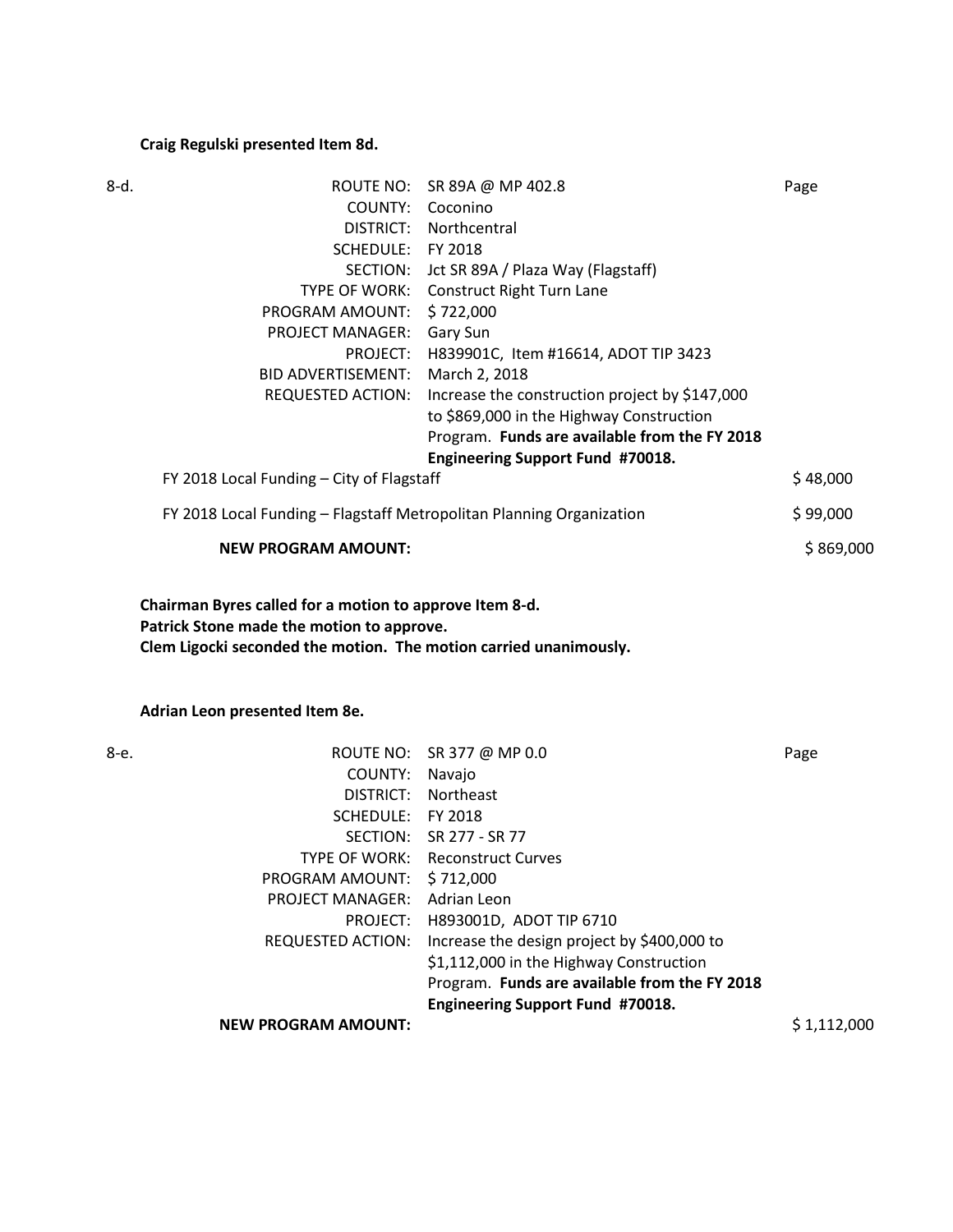**Chairman Byres called for a motion to approve Item 8-e. Dallas Hammit made the motion to approve. Barry Crockett seconded the motion. The motion carried unanimously.** 

**Discussion followed that the incorrect ADOT TIP was used. ADOT TIP should be 6667. PRB form will be corrected.** 

FY 2018 – 2022 Transportation Facilities Construction Program – New Projects Discussion and Possible Action

### **Sayeed Hani presented Item 8f.**

| ٠<br>I<br>×<br>۰. |  |
|-------------------|--|
|-------------------|--|

| 8-f. |                            | ROUTE NO: SR 377 @ MP 33.5                 | Page      |
|------|----------------------------|--------------------------------------------|-----------|
|      | COUNTY:                    | Navajo                                     |           |
|      | DISTRICT:                  | <b>Northeast</b>                           |           |
|      | SCHEDULE:                  | New Project Request                        |           |
|      | SECTION:                   | SR 377 and Apache Railway Company (APA)    |           |
|      |                            | <b>Railway Crossing</b>                    |           |
|      | TYPE OF WORK:              | Railroad Surface Crossing Upgrade          |           |
|      | PROGRAM AMOUNT:            | New Project                                |           |
|      | <b>PROJECT MANAGER:</b>    | Jorge Vasquez / Sayeed Hani                |           |
|      | PROJECT:                   | T016301X, ADOT TIP 9319                    |           |
|      | <b>REQUESTED ACTION:</b>   | Establish the project for \$100,000 in the |           |
|      |                            | Highway Construction Program. Funds are    |           |
|      |                            | available from the FY 2018 Railway Highway |           |
|      |                            | Crossing Fund #72618.                      |           |
|      | <b>NEW PROGRAM AMOUNT:</b> |                                            | \$100,000 |
|      |                            |                                            |           |

**Chairman Byres called for a motion to approve Item 8-f.** 

**Patrick Stone made the motion to approve.** 

**Dallas Hammit seconded the motion. The motion carried unanimously.**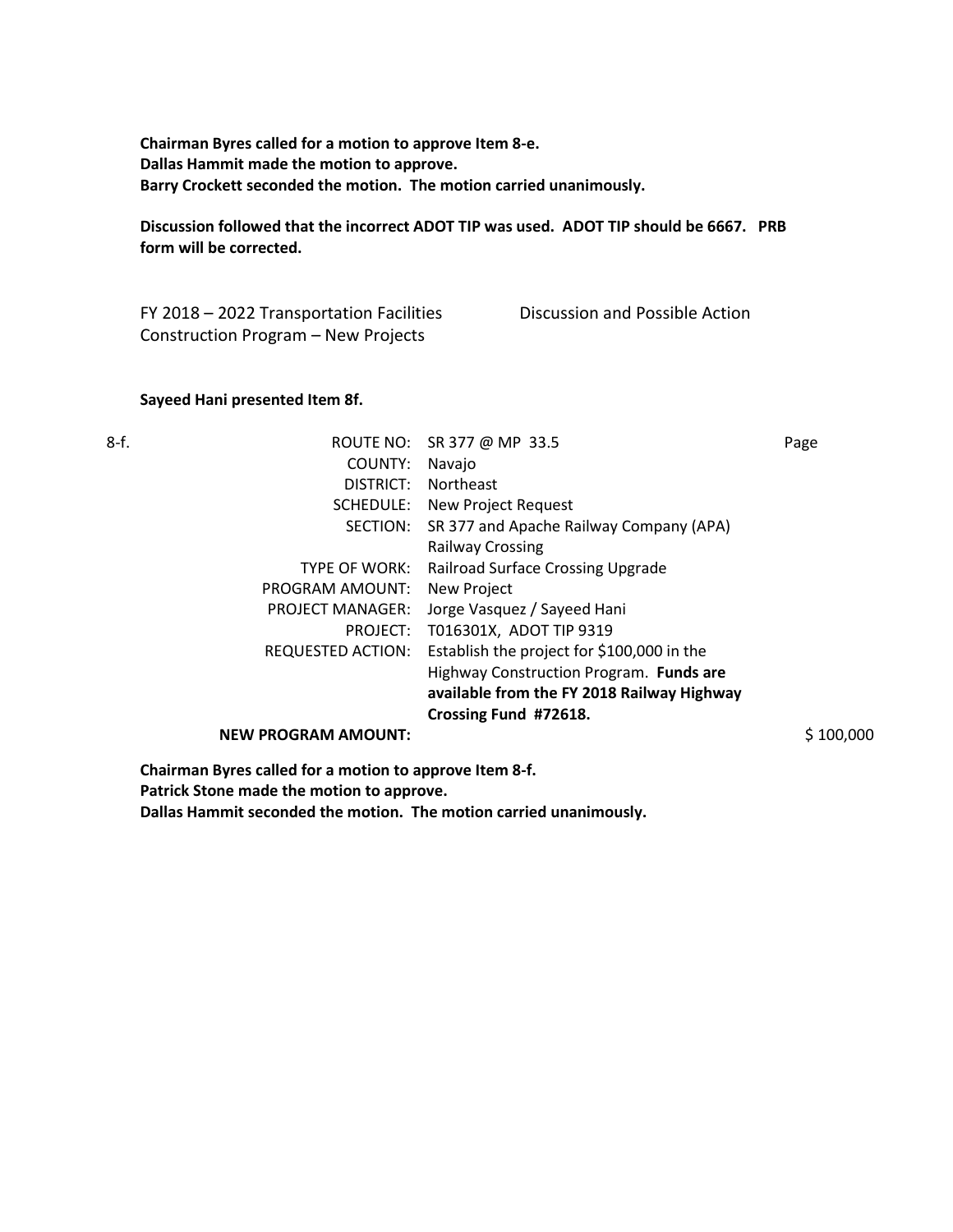### **Craig Regulski presented Item 8g.**

| 8-g. | COUNTY:                                                 | Statewide                                         | Page     |
|------|---------------------------------------------------------|---------------------------------------------------|----------|
|      | DISTRICT:                                               | Statewide                                         |          |
|      | SCHEDULE:                                               | New Project Request                               |          |
|      | SECTION:                                                | <b>Statewide Roadway Lighting</b>                 |          |
|      | <b>TYPE OF WORK:</b>                                    | Design to Improve Lighting                        |          |
|      | PROGRAM AMOUNT:                                         | <b>New Project</b>                                |          |
|      | <b>PROJECT MANAGER:</b>                                 | Craig Regulski                                    |          |
|      | PROJECT:                                                | F018301D, ADOT TIP 100208                         |          |
|      | <b>REQUESTED ACTION:</b>                                | Establish the project for \$99,000 in the Highway |          |
|      |                                                         | Construction Program. Funds are available         |          |
|      |                                                         | from the FY 2018 Traffic System Management        |          |
|      |                                                         | and Operations (TSM&O) Operational Facilities     |          |
|      |                                                         | Fund #78818.                                      |          |
|      | <b>NEW PROGRAM AMOUNT:</b>                              |                                                   | \$99,000 |
|      | Chairman Byres called for a motion to approve Item 8-g. |                                                   |          |

**Donald Kriz made the motion to approve.** 

**Clem Ligocki seconded the motion. The motion carried unanimously.** 

**John Roberts presented Item 8h.** 

| 8-h. | COUNTY:                    | Statewide                                      | Page | Ϊİ        |
|------|----------------------------|------------------------------------------------|------|-----------|
|      | DISTRICT:                  | Statewide                                      |      |           |
|      | SCHEDULE:                  | New Project Request                            |      |           |
|      | SECTION:                   | Link Infrastructure and Data                   |      |           |
|      | TYPE OF WORK:              | Integrate Traffic Data                         |      |           |
|      | PROGRAM AMOUNT:            | New Project                                    |      |           |
|      | <b>PROJECT MANAGER:</b>    | John Roberts                                   |      |           |
|      | PROJECT:                   | M697101X, ADOT TIP 100213                      |      |           |
|      | <b>REQUESTED ACTION:</b>   | Establish the new project for \$162,000 in the |      |           |
|      |                            | Highway Construction Program. Funds are        |      |           |
|      |                            | available from the Traffic System Management   |      |           |
|      |                            | and Operations (TSM&O) Fund #78818.            |      |           |
|      | <b>NEW PROGRAM AMOUNT:</b> |                                                |      | \$162,000 |
|      |                            |                                                |      |           |

**Chairman Byres called for a motion to approve Item 8h. Donald Kriz made the motion to approve. Brent Cain seconded the motion. The motion carried unanimously.**